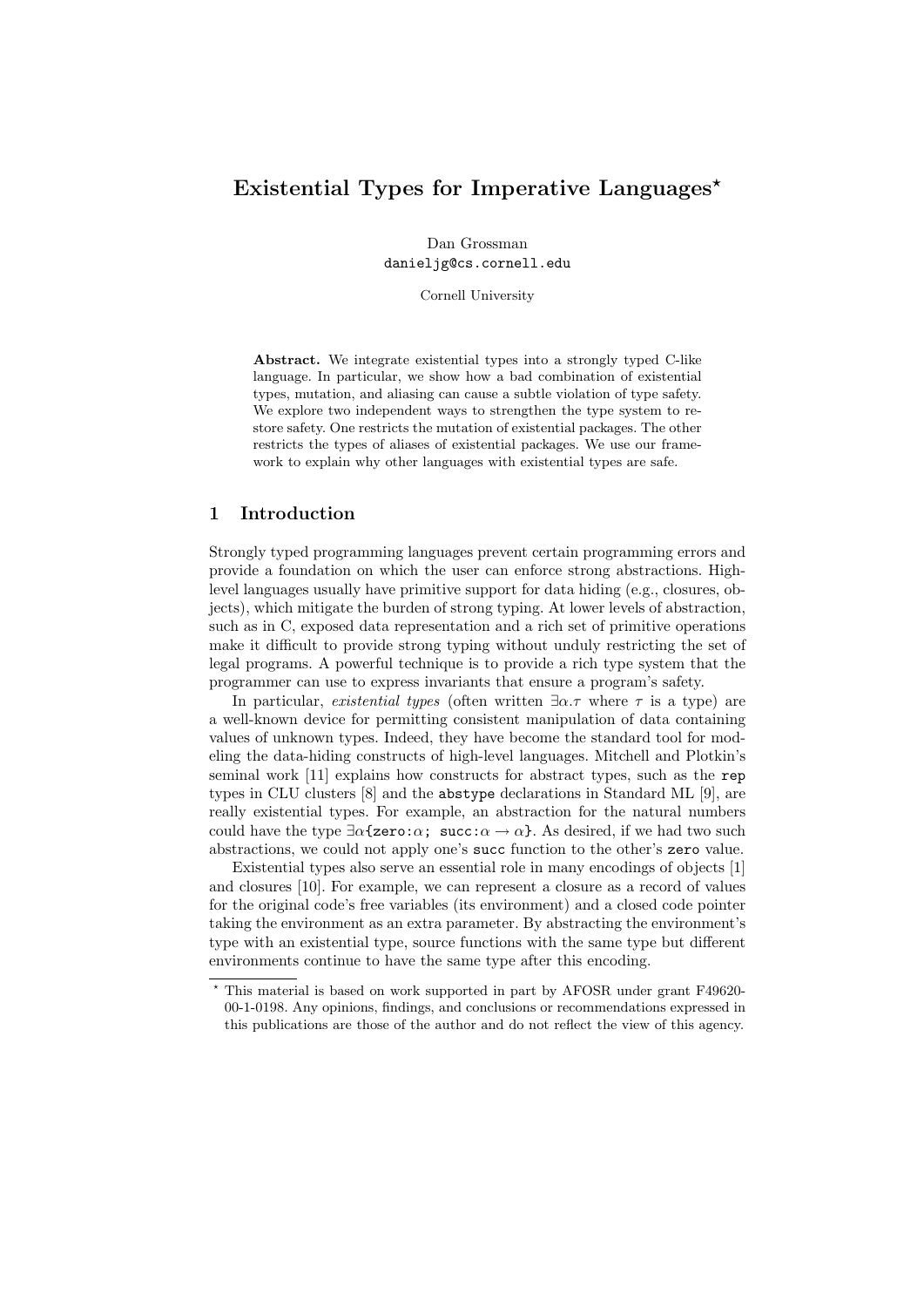More recently, existential types have also proven useful in safe *low-level* languages [12, 3]. For example, many low-level interfaces let a client register a callback with a server along with data to pass to the call-back when it is invoked. If the server specifies the data's type, then the interface is too restrictive. This idiom bears an uncanny resemblance to the closure encoding: A record holding the call-back and the data should have an existential type. Essentially, low-level languages do not provide data-hiding constructs directly, so it is sensible for the type system to be rich enough for programs to create them. Existential quantification has also been used to express connections beyond simple types. For example, Xanadu [20] lets programmers express that an integer holds the length of a particular array. An existential type lets us pack an array with its length.

In C, we must resort to void\* and unchecked casts when existential types would be appropriate. For example, using the aforementioned encoding, a function closure that consumes an int and returns void could have the type struct T {void  $(*f)(int, void*)$ ; void\* env; };. If x had this type, we could write  $x.f(37, x.env)$ , but nothing enforces that  $x.env$  has the type that  $x.f$  expects, nor can we prevent calling  $x \cdot f$  with any other pointer. With existential types, we can enforce the intended usage by declaring struct  $T \exists \alpha$ . {void  $(*f)(int, \alpha)$ ;  $\alpha$  env; };. For this reason, Cyclone [2, 6], a safe C-like language developed by Trevor Jim, Greg Morrisett, the author, and others, allows struct declarations to have existential type variables.

However, it does not appear that the interaction of existential types with features like mutation and C's address-of (&) operator has been carefully studied. Orthogonality suggests that existential types in a C-like language should permit mutation and acquiring the address of fields, just as ordinary struct types do. Moreover, such abilities are genuinely useful. For example, a server accepting call-backs can use mutation to reuse the same memory for different call-backs that expect data of different types. Using & to introduce aliasing is also useful. As a small example, given a value v of type struct  $T \exists \alpha \cdot {\alpha x; \alpha y;}$ ; and a polymorphic function  $\forall \beta$ . void swap $(\beta^*, \beta^*)$  for swapping the contents of two locations, we would like to permit a call like  $swap(\&v.x, \&v.y)$ .

Unfortunately, a subtle interaction among all these features can violate type safety. Somewhat embarrassingly, Cyclone was unsafe for several months before the problem was discovered. In order to expose the problem's essential source and provide guidelines for using existential types in low-level languages, this paper explains the unsoundness, describes two independent solutions, proves the solutions are correct, and explores why this problem did not arise previously.

In the next section, we present a full example exploiting the unsoundness that assignment, aliasing, and existential types can produce. We use this example to explain how we restore soundness. Section 3 presents a small formal language suitable for arguing rigorously that we have, in fact, restored soundness. Section 4 describes the soundness proof for the formal language; the excruciating details appear in a companion technical report [4]. Section 5 discusses related work. In particular, it uses the insights of the preceding sections to explain why other languages with existential types are safe.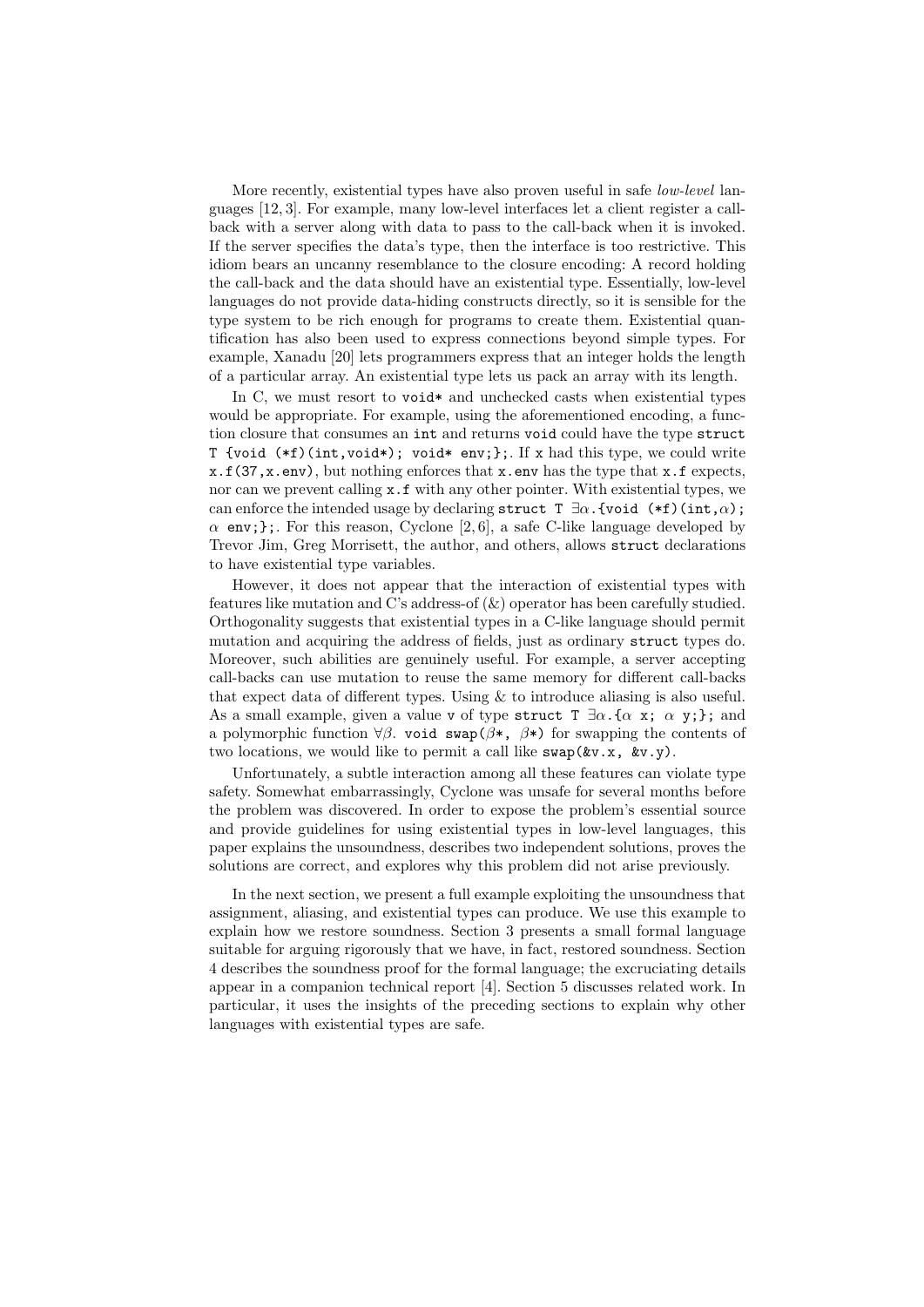## 2 Violating Type Safety

In this section, we present a violation of type safety discovered in Cyclone [2, 6] (a safe C-like language) and how we fixed the problem. We describe only the Cyclone features necessary for our present purposes, and we take the liberty of using prettier syntax (e.g., Greek letters) than the actual language.

A struct declaration may declare existentially-bound type variables and use them in the types of fields. Repeating an earlier example, a value of the type

```
struct T \exists \alpha. {void (*f)(int, \alpha); \alpha env;};
```
contains a function pointer in the f field that can be applied to an int and the env field of the same value.

Different values of type struct T can instantiate  $\alpha$  with different types. Here is a program exploiting this feature. (The form  $T(e_1,e_2)$ ) is just a convenient way to create a struct T object with fields initialized to e1 and e2.)

```
void ignore(int x, int y) {}
void assign(int x, int *y) { *y = x; }
void f(int* ptr) {
 struct T p1 = T(ignore, 0xabcd);
 struct T p2 = T(assign, ptr);/* use p1 and p2 ... */}
```
The type-checker infers that in T(ignore, 0xabcd), for example,  $\alpha$  is int. We call int the witness type for the existential package T(ignore, 0xabcd). The type-checker would reject T(assign,0xabcd) because there is no appropriate witness type. Witness types are not present at run time.

Because p1 and p2 have the same type, we could assign one to the other with  $p2=p1$ . As in C, this assignment *copies* the fields of  $p1$  into the fields of  $p2$ . Note that the assignment changes p2's witness type.

We cannot access fields of existential packages with the "." or " $\rightarrow$ " operators.<sup>1</sup> Instead, Cyclone provides *pattern-matching* to bind variables to parts of aggregate objects. For existential packages, the pattern also opens (sometimes called "unpacking") the package by giving an abstract name to the witness type. For example, the function f could continue with

```
let T(g,arg)<\beta> = p2 in g(37,arg);
```
The pattern binds  $g$  to (a copy of)  $p2.f$  and  $arg$  to (a copy of)  $p2.\text{env}$ . It also makes  $\beta$  a type. The scope of g, arg, and  $\beta$  is the statement after in. The types of g and arg are void  $(*f)(int,\beta)$  and  $\beta$ , respectively, so the function call is well-typed.

It is well-known that the typing rule for opening an existential package must forbid the introduced type variable  $(\beta)$  from occurring in the type assigned to

<sup>&</sup>lt;sup>1</sup> struct declarations without existential type variables permit these operators.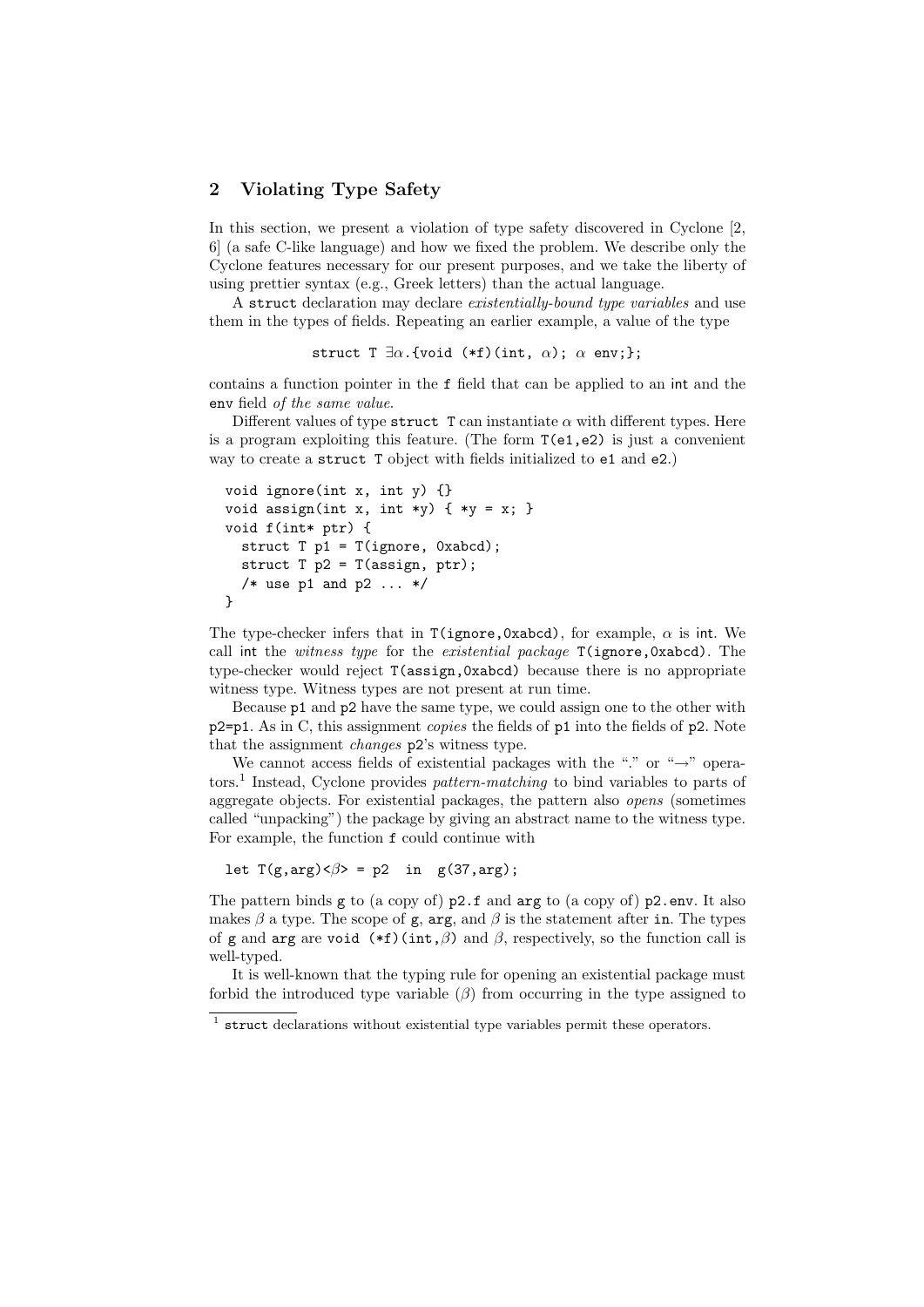the term in which  $\beta$  is in scope. In our case, this term is a statement, which has no type (or a unit type if you prefer), so this condition is trivially satisfied. Our unsoundness results from a different problem.

Another pattern form, which we call a *reference pattern*, is \*id; it binds id to the address of part of a value. (So  $\ast$ id has the same type as that part of the value.) We need this feature for the swap example from the previous section. We can modify our previous example to use this feature gratuitously:

let  $T(g, *arg) < \beta > = p2$  in  $g(37, *arg)$ ;

Here arg is an alias for  $\&p2.$ env, but arg has the *opened type*, in this case  $\beta *$ .

At this point, we have seen how to create existential packages, use assignment to modify memory that has an existential type, and use reference patterns to get aliases of existential-package fields. It appears that we have a smooth integration of several features that are natural for a language at the C level of abstraction. Unfortunately, these features conspire to violate type safety:

```
void f(int* ptr) {
  struct T p1 = T(ignore, 0xabcd);
  struct T p2 = T(assign, ptr);
  let T(g, *arg) \le \beta > = p2 in { p2 = p1; g(37, *arg); }
}
```
The call  $g(37, *arg)$  executes assign with 37 and 0xabcd—we are passing an int where we expect an int∗, allowing us to write to an arbitrary address.

What went wrong in the type system? We used  $\beta$  to express an equality between one of g's parameter types and the type of value at which arg points. But after the assignment, which changes p2's witness type, this equality is false.

We have developed two solutions. The first solution forbids using reference patterns to match against fields of existential packages. Other uses of reference patterns are sound because assignment to a package mutates only the fields of the package. We call this solution, "no aliases at the opened type." The second solution forbids assigning to an existential package (or an aggregate value that has an existential package as a field). We call this solution, "no witness changes."

These solutions are independent: Either suffices and we could use different solutions for different existential packages. That is, for each existential-type declaration we could let the programmer decide which restriction the compiler enforces. Our current implementation supports only "no aliases at the opened type" because we believe it is more useful, but both solutions are easy to enforce.

To emphasize the exact source of the problem, we mention some aspects that are not problematic. First, pointers to witness types are not a problem. For example, given struct T2  $\exists \alpha$ . {void f(int,  $\alpha$ );  $\alpha^*$  env;}; and the pattern  $T2(g, \text{arg}) \leq \beta$ , an intervening assignment changes a package's witness type but does not change the type of the value at which arg points. Second, assignment to a pointer to an existential package is not a problem because it changes which package a pointer refers to, but does not change any package's witness type.

Witness changes are more difficult with multithreading: A similar unsoundness results if the witness can change in-between the binding of g and arg. We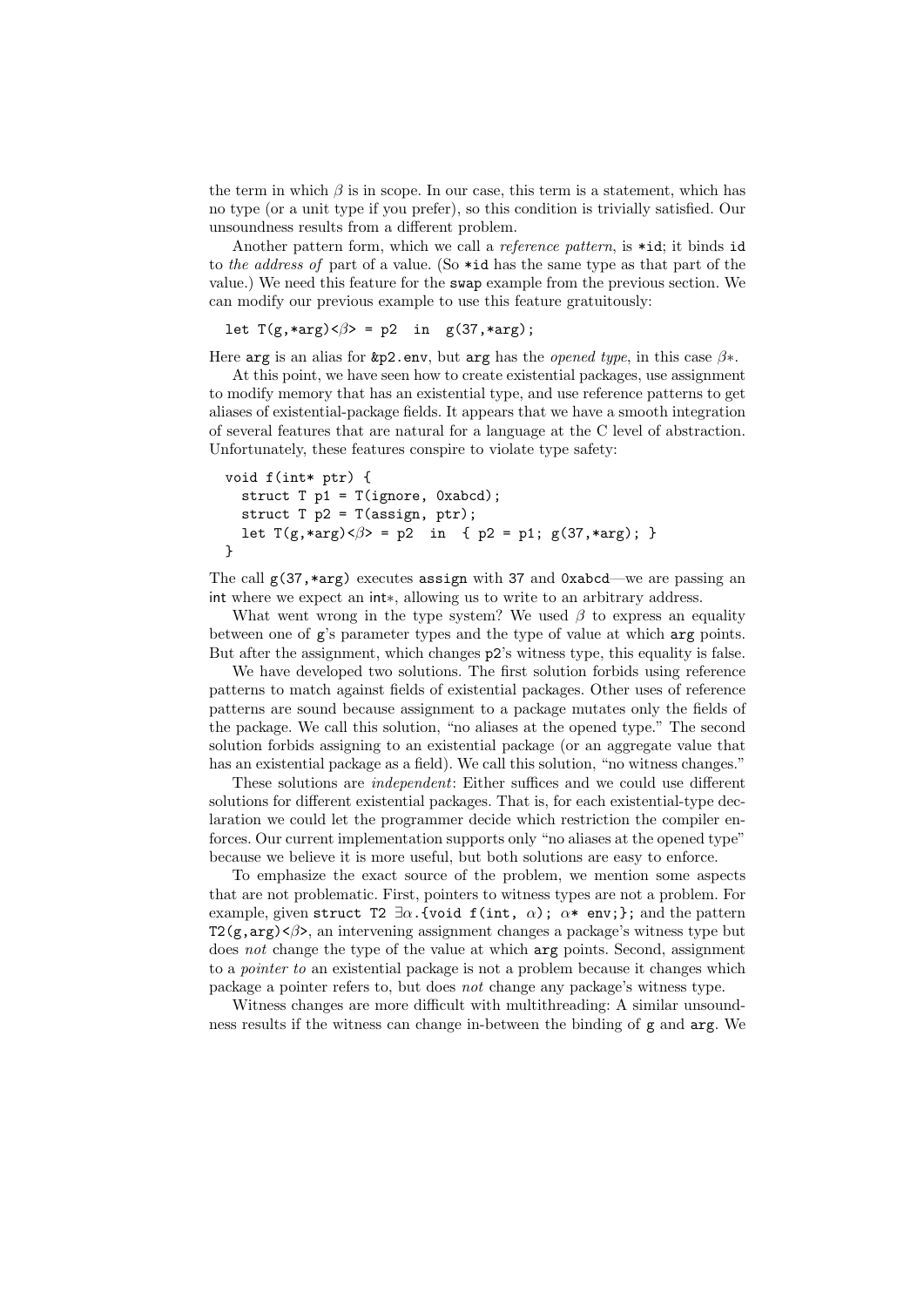would need some mechanism for excluding a mutation while binding a package's fields. If we restricted (shared, witness-changeable) packages to a single field (a pointer), atomic reads and writes of a single word would suffice.

## 3 Sound Language

To investigate the essential source of the unsoundness described in Section 2, we present a small formal language with the same potential problem. Instead of type definitions, we use "anonymous" product types (pairs) and existential types. Instead of pattern-matching, we use open statements for destructing existential packages. We omit many features that have no relevance to our investigation, including loops and function calls. Such features can be added in typical fashion.

### 3.1 Syntax

Figure 1 presents the language's syntax. Types include a base type (int), products  $(\tau_1 \times \tau_2)$ , pointers  $(\tau_*)$ , existentials  $(\exists^{\phi}\alpha.\tau)$ , and type variables  $(\alpha)$ . Because aliasing is relevant, all uses of pointers are explicitly noted. In particular, a value of a product type is a record, not a pointer to a record.<sup>2</sup> To distinguish our two solutions to restoring soundness, we annotate existential types with  $\delta$ (the witness type can change) or & (aliases at the opened type are allowed).

 $\ell \in \text{Lab}$  c ∈ Int  $x \in \text{Var}$   $\alpha \in \text{Tyvar}$  H : Lab  $\rightarrow$  Value Type  $\tau ::= \mathsf{int} \mid \alpha \mid \tau * \mid \tau_1 \times \tau_2 \mid \exists^{\phi} \alpha.\tau$  $\text{Exp } e ::= c \mid x \mid \ell p \mid (e_1, e_2) \mid e.i \mid \& e \mid * e \mid \textbf{pack } \tau', e \textbf{ as } \exists^{\phi} \alpha. \tau'$ Stmt  $s ::=$  skip  $\vert e_1 := e_2 \vert s_1; s_2 \vert$  let  $x : \tau = e$  in s | open  $e$  as  $\alpha$ ,  $x$  in  $s$  | open  $e$  as  $\alpha$ ,  $*x$  in  $s$ Path  $p ::= \cdot | ip | \cdot \textbf{u}$ Field  $i ::= 0 \mid 1$ Style  $\phi ::= \delta \mid \&$ Value  $v ::= c \mid \&\ell p \mid \textbf{pack} \tau', v \textbf{ as } \exists^{\phi} \alpha.\tau \mid (v_1, v_2)$ 

Fig. 1. Syntax

Expressions include variables  $(x)$ , constants  $(c)$ , pairs  $((e_1, e_2))$ , field accesses  $(e.i)$ , pointer creations (&e), pointer dereferences ( $*e$ ), and existential packages (pack  $\tau'$ , e as  $\exists^{\phi} \alpha \tau$ ). In the last form,  $\tau'$  is the witness type; its explicit mention is just a technical convenience. We distinguish locations ("lvalues") from values ("rvalues"). Locations have the form  $\ell p$  where  $\ell$  is a label (an address) for a heap

<sup>&</sup>lt;sup>2</sup> Hence we could allow casts between  $\tau_1 \times (\tau_2 \times \tau_3)$  and  $(\tau_1 \times \tau_2) \times \tau_3$ , but we have no reason to add this feature.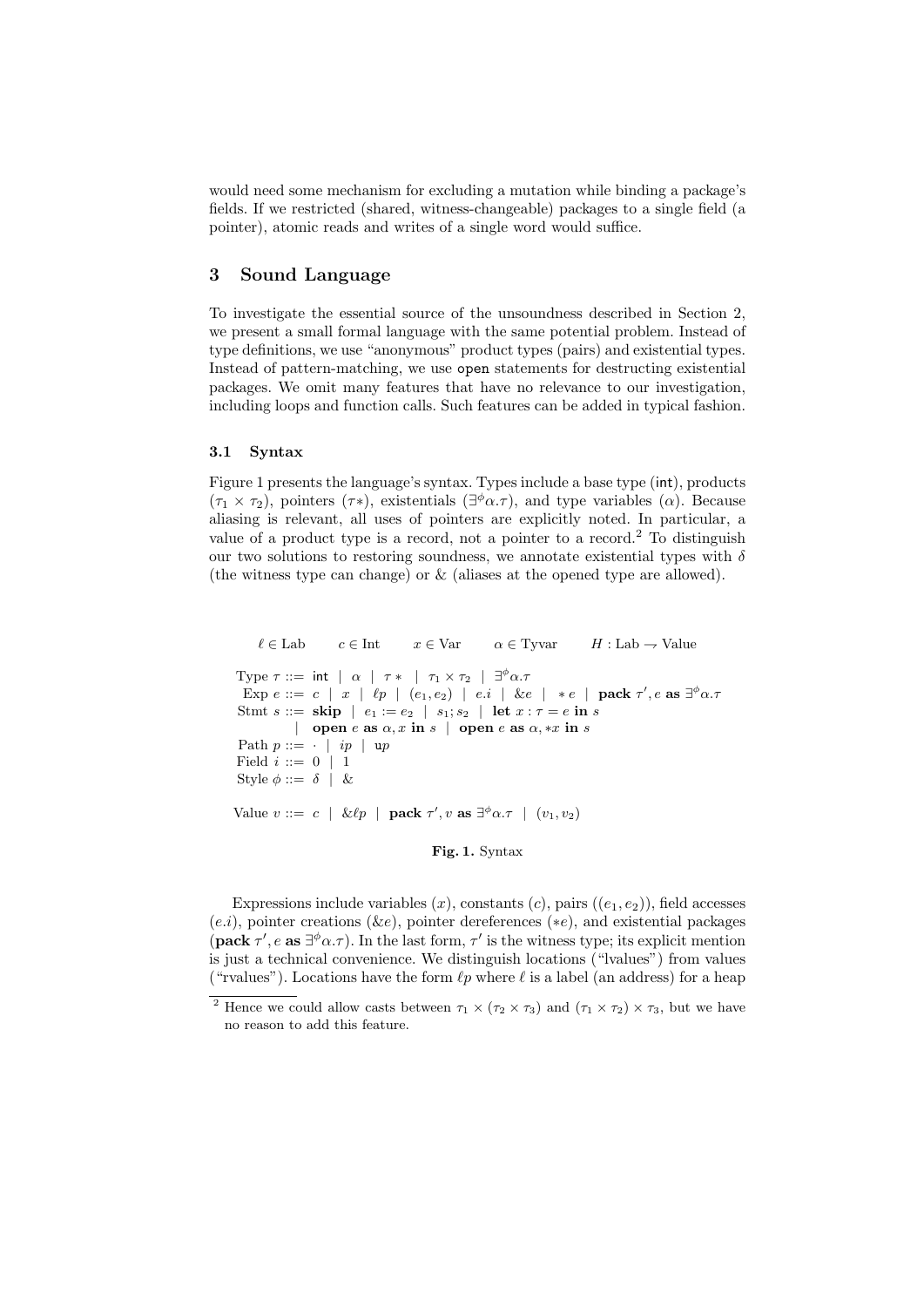record and  $p$  is a path that identifies a subrecord. Locations do not appear in source programs, but we use them in the dynamic semantics, as described below.

Statements include doing nothing (skip), assignment—altering the contents of a heap record  $(e_1 := e_2)$ , and local bindings—extending the heap (let x:  $\tau = e$  in s). Because memory management is not our present concern, the dynamic semantics never contracts the heap. There are two forms for destructing existential packages. The form **open** e as  $\alpha$ , x in s binds x to a copy of the contents of the evaluation of e, whereas **open** e as  $\alpha, *x$  in s binds x to a pointer to the contents of the evaluation of e. The latter form corresponds to the previous section's reference patterns, but for simplicity it produces a pointer to the entire contents, not a particular field.

### 3.2 Dynamic Semantics

A heap (H) maps labels ( $\ell$ ) to values. We write  $H[\ell \mapsto v]$  for the heap that is like H except that  $\ell$  maps to v, and we write  $\cdot$  for the empty heap. Because values may be pairs or packages, we use paths  $(p)$  to specify parts of values. A path is just a sequence of 0, 1, and u (explained below) where · denotes the empty sequence. We write  $p_1p_2$  for the sequence that is  $p_1$  followed by  $p_2$ . We blur the distinction between sequences and sequence elements as convenient. So  $0p$  means the path beginning with 0 and continuing with p and p0 means the path ending with 0 after p.

The get relation defines the use of paths to destruct values. As examples,  $get((v_0, v_1), 1, v_1)$  and  $get(\mathbf{pack} \tau', v \mathbf{ as } \exists^{\phi} \alpha.\tau, u, v)$ . That is, we use u to get a package's contents. The set relation defines the use of paths to update parts of values: set( $v_1, p, v_2, v_3$ ) means updating the part of  $v_1$  corresponding to p with  $v_2$ produces  $v_3$ . For example, set $((v_1,((v_2, v_3), v_4)), 10, (v_5, v_6), (v_1,((v_5, v_6), v_4))).$ Figure 2 defines both relations.

Unlike C, expression evaluation in our core language has no side effects, so we have chosen a large-step semantics. Given a heap, we use the  $\Downarrow_L$  relation to evaluate expressions to locations and the  $\psi_R$  relation to evaluate expressions to values. The two relations are interdependent (see the  $\Downarrow$ <sub>L</sub> rule for ∗e and the  $\Downarrow$ <sub>R</sub> rule for  $\&e$ ). For many expressions there are no H,  $\ell$ , and p such that  $H \vdash e \Downarrow_L \ell p$ (for example,  $e = (e_1, e_2)$ ). Only a few rules merit further discussion: The  $\Downarrow_L$ rule for projection puts the field number on the right of a path. The  $\psi_R$  rules for  $\ell p$  and ∗e use the heap H and the get relation. Figure 3 defines  $\Downarrow_L$  and  $\Downarrow_R$ .

Statements operate on heaps; we define a small-step semantics in which  $(H, s) \rightarrow (H', s')$  means, "under heap H, statement s produces H' and becomes s'." The meaning of a program s is H where  $(\cdot, s) \rightarrow^* (H, \mathbf{skip})$  (where  $\rightarrow^*$  is the reflexive transitive closure of  $\rightarrow$ ). We write  $s\{\ell p/x\}$  for the substitution of  $\ell p$  for x in s and s{ $\tau/\alpha$ } for the capture-avoiding substitution of  $\tau$  for  $\alpha$  in s. We omit the straightforward but tedious definitions of substitution.

We now describe the interesting rules for evaluating statements. (All rules are in Figure 4.) The interesting part for assignment is in the set judgment. For let, we map a fresh label  $\ell$  in the heap to (a copy of) the value and substitute that location (that is, the label and path ·) for the binding variable in the body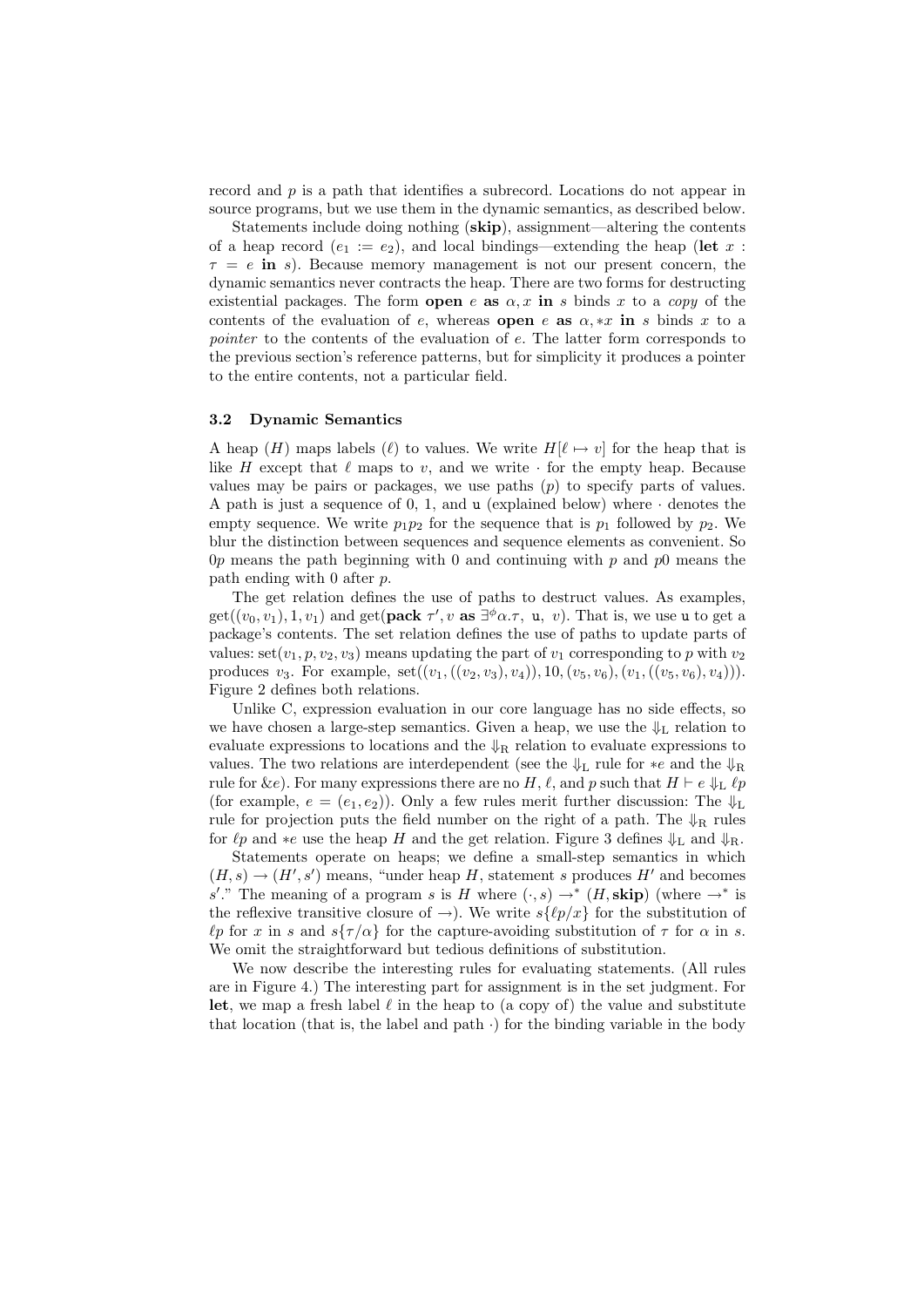get(v, ·, v) get(v0, p, v) get((v0, v1), 0p, v) get(v1, p, v) get((v0, v1), 1p, v) get(v1, p, v) get(pack τ 0 , v<sup>1</sup> as ∃ &α.τ, up, v) set(vold , ·, v, v) set(v0, p, v, v<sup>0</sup> ) set((v0, v1), 0p, v, (v 0 , v1)) set(v1, p, v, v<sup>0</sup> ) set((v0, v1), 1p, v, (v0, v<sup>0</sup> )) set(v1, p, v, v<sup>0</sup> )

 $\mathrm{set}(\mathbf{pack} \ \tau', v_1 \mathbf{ as } \ \exists^{\phi} \alpha.\tau, \ \mathtt{up}, \ v, \ \mathbf{pack} \ \tau', v' \mathbf{ as } \ \exists^{\phi} \alpha.\tau)$ 

Fig. 2. Dynamic Semantics: Heap Objects

$$
\frac{H \vdash e \Downarrow_{\mathcal{L}} \ell p}{H \vdash \ell p \Downarrow_{\mathcal{L}} \ell p} \qquad \frac{H \vdash e \Downarrow_{\mathcal{L}} \ell p}{H \vdash e.i \Downarrow_{\mathcal{L}} \ell pi} \qquad \frac{H \vdash e \Downarrow_{\mathcal{R}} \& \ell p}{H \vdash *e \Downarrow_{\mathcal{L}} \ell p}
$$
\n
$$
\frac{\text{get}(H(\ell), p, v)}{H \vdash c \Downarrow_{\mathcal{R}} v} \qquad \frac{H \vdash e \Downarrow_{\mathcal{R}} (v_0, v_1)}{H \vdash e.0 \Downarrow_{\mathcal{R}} v_0} \qquad \frac{H \vdash e \Downarrow_{\mathcal{R}} (v_0, v_1)}{H \vdash e.1 \Downarrow_{\mathcal{R}} v_1}
$$
\n
$$
\frac{H \vdash e_0 \Downarrow_{\mathcal{R}} v_0}{H \vdash (e_0, e_1) \Downarrow_{\mathcal{R}} (v_0, v_1)} \qquad \frac{H \vdash e \Downarrow_{\mathcal{L}} \ell p}{H \vdash \& e \Downarrow_{\mathcal{R}} \& \ell p} \qquad \frac{H \vdash e \Downarrow_{\mathcal{R}} \& \ell p}{H \vdash *e \Downarrow_{\mathcal{R}} v}
$$
\n
$$
\frac{H \vdash e \Downarrow_{\mathcal{R}} v}{H \vdash pack \tau', e \text{ as } \exists^{\phi} \alpha. \tau \Downarrow_{\mathcal{R}} pack \tau', v \text{ as } \exists^{\phi} \alpha. \tau}
$$

Fig. 3. Dynamic Semantics: Expressions

$$
\frac{H \vdash e_1 \Downarrow_L \ell p \quad H \vdash e_2 \Downarrow_R v \quad \text{set}(H(\ell), p, v, v')}{(H, e_1 := e_2) \rightarrow (H[\ell \rightarrow v'], \text{skip})}
$$
\n
$$
\frac{(H, s_1) \rightarrow (H', s_1')}{(H, \text{skip}; s) \rightarrow (H, s)} \qquad \frac{(H, s_1) \rightarrow (H', s_1')}{(H, s_1; s_2) \rightarrow (H', s_1'; s_2)}
$$
\n
$$
\frac{H \vdash e \Downarrow_R v \quad \ell \notin \text{dom}(H)}{(H, \text{let } x : \tau = e \text{ in } s) \rightarrow (H[\ell \rightarrow v], s\{\ell \cdot / x\})}
$$
\n
$$
\frac{H \vdash e \Downarrow_R \text{pack } \tau', v \text{ as } \exists^{\phi} \alpha. \tau \quad \ell \notin \text{dom}(H)}{(H, \text{open } e \text{ as } \alpha, x \text{ in } s) \rightarrow (H[\ell \rightarrow v], s\{\tau'/\alpha\}\{\ell \cdot / x\})}
$$
\n
$$
\frac{H \vdash e \Downarrow_L \ell' p \quad \text{get}(H(\ell'), p, \text{pack } \tau', v \text{ as } \exists^{\phi} \alpha. \tau) \quad \ell \notin \text{dom}(H)}{(H, \text{open } e \text{ as } \alpha, * x \text{ in } s) \rightarrow (H[\ell \mapsto \& \ell' \text{pu}], s\{\tau'/\alpha\}\{\ell \cdot / x\})}
$$

Fig. 4. Dynamic Semantics: Statements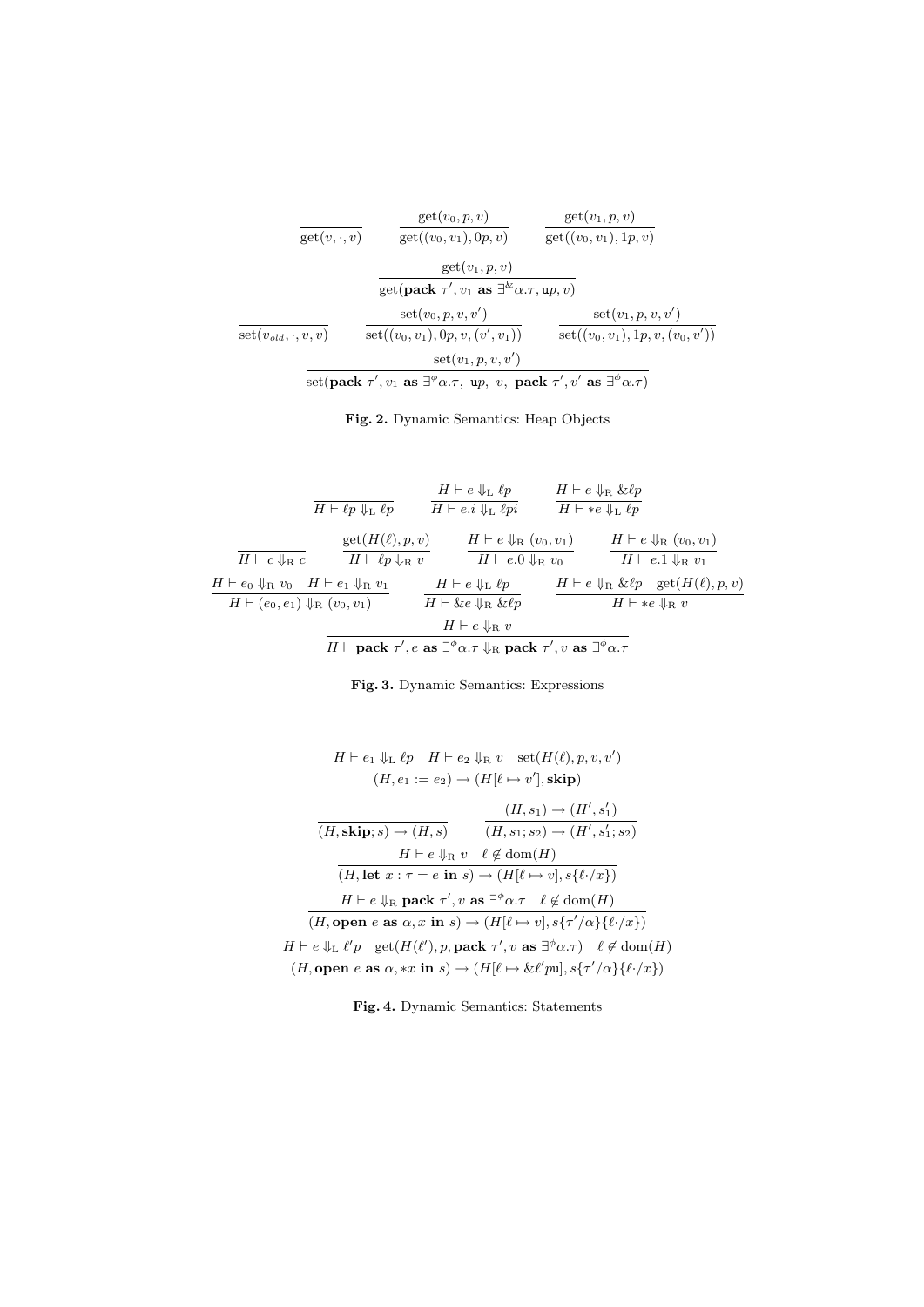of the statement. The rule for **open** e as  $\alpha$ , x in s is similar; we also substitute  $\tau'$  for  $\alpha$ , where  $\tau'$  is the witness type in the package to which e evaluates. The rule for **open** e as  $\alpha$ , \*x in s is like the rule for **open** e as  $\alpha$ , x in s except that we use  $\downarrow$ <sub>L</sub> to evaluate e to a location  $\ell' p$  and we map  $\ell$  to  $\& \ell' p$ **u**.

As an example, here is a variation of the previous unsoundness example. Instead of using function pointers, we use assignment, but the idea is the same. For now, we do not specify the style of the existential types.

- (1) let  $zero : int = 0$  in
- (2) let  $pzero : int* = \&zero$  in
- (3) let  $pkg : \exists^{\phi} \alpha . \alpha * \times \alpha =$  pack int\*, (& pzero, pzero) as  $\exists^{\phi} \alpha . \alpha * \times \alpha$  in
- (4) open  $pkg$  as  $\beta$ , \*pr in
- (5) let  $fst : \beta* = (*pr) . 0$  in
- (6)  $pkg := \textbf{pack}$  int, (pzero, zero) as  $\exists^{\phi} \alpha \ldots \alpha \times \alpha$ ;
- $(7) * fst := (*pr).1;$
- $(8) * pzero := zero$

In describing the example, we assume that when binding a variable  $x$ , we choose  $\ell_x$  as the fresh location. Hence line (3) substitutes  $\ell_{p,kg}$  for pkg and line (4) substitutes int\* for  $\beta$  and  $\ell_{pr}$  for pr. Furthermore, after line (4),  $\ell_{pkg}$  contains pack int\*,  $(\&\ell_{\text{pzero}}\cdot,\&\ell_{\text{zero}}\cdot)$  as  $\exists^{\phi}\alpha.\alpha* \times \alpha$  and  $\ell_{\text{pr}}$  contains  $\&\ell_{\text{pkg}}$ u. After line (6),  $\ell_{fst}$  contains  $\&\ell_{pzero}$ · and  $\ell_{pkg}$  contains **pack** int, (pzero, 0) as  $\exists^{\phi}\alpha.\alpha*\times\alpha$ . Hence line (7) assigns 0 to  $\ell_{pzero}$ , which causes line (8) to be stuck because there is no  $\ell p$  to which  $\Downarrow$ <sub>L</sub> can evaluate ∗0.

To complete the example, we need to choose  $\delta$  or  $\&$  for each  $\phi$ . Fortunately, as the next section explains, no choice produces a well-typed program.

Note that the type information associated with packages and paths is just to keep type-checking syntax-directed. We can define an erasure function over heaps that replaces **pack**  $\tau'$ , v **as**  $\exists^{\phi} \alpha \cdot \tau$  with v and removes **u** from paths. Although we have not formally done so, it should be straightforward to prove that erasure and evaluation commute. That is, we do not need type information at run time.

#### 3.3 Static Semantics

We now present a type system for source (label-free) programs. Section 4 extends the system to heaps and locations in order to prove type safety.

We use two auxiliary judgments on types. We allow **pack**  $\tau'$ , v as  $\exists^{\phi} \alpha$ . only if  $\vdash \tau'$  packable. Assuming constants and pointers have the same run-time representation, this restriction ensures that code manipulating a package need not depend on the witness type, as it would if  $\tau_1 \times \tau_2$  could be a witness type. We allow  $e_1 := e_2$  only if  $e_1$  has a type  $\tau$  such that  $\vdash \tau$  assignable. This judgment requires that any type of the form  $\exists^k \alpha.\tau'$  occurring in  $\tau$  occurs in a pointer type. As a result, the witness type of a location holding **pack**  $\tau_1$ , v as  $\exists^k \alpha \cdot \tau_2$ never changes. A judgment on expressions,  $\vdash e$  lval, defines the terms that are sensible for  $\&e$  and  $e := e'$ . Figure 5 defines these auxiliary judgments.

With these auxiliary judgments, the rules for expressions and statements (Figure 6) are mostly straightforward. The context includes the type variables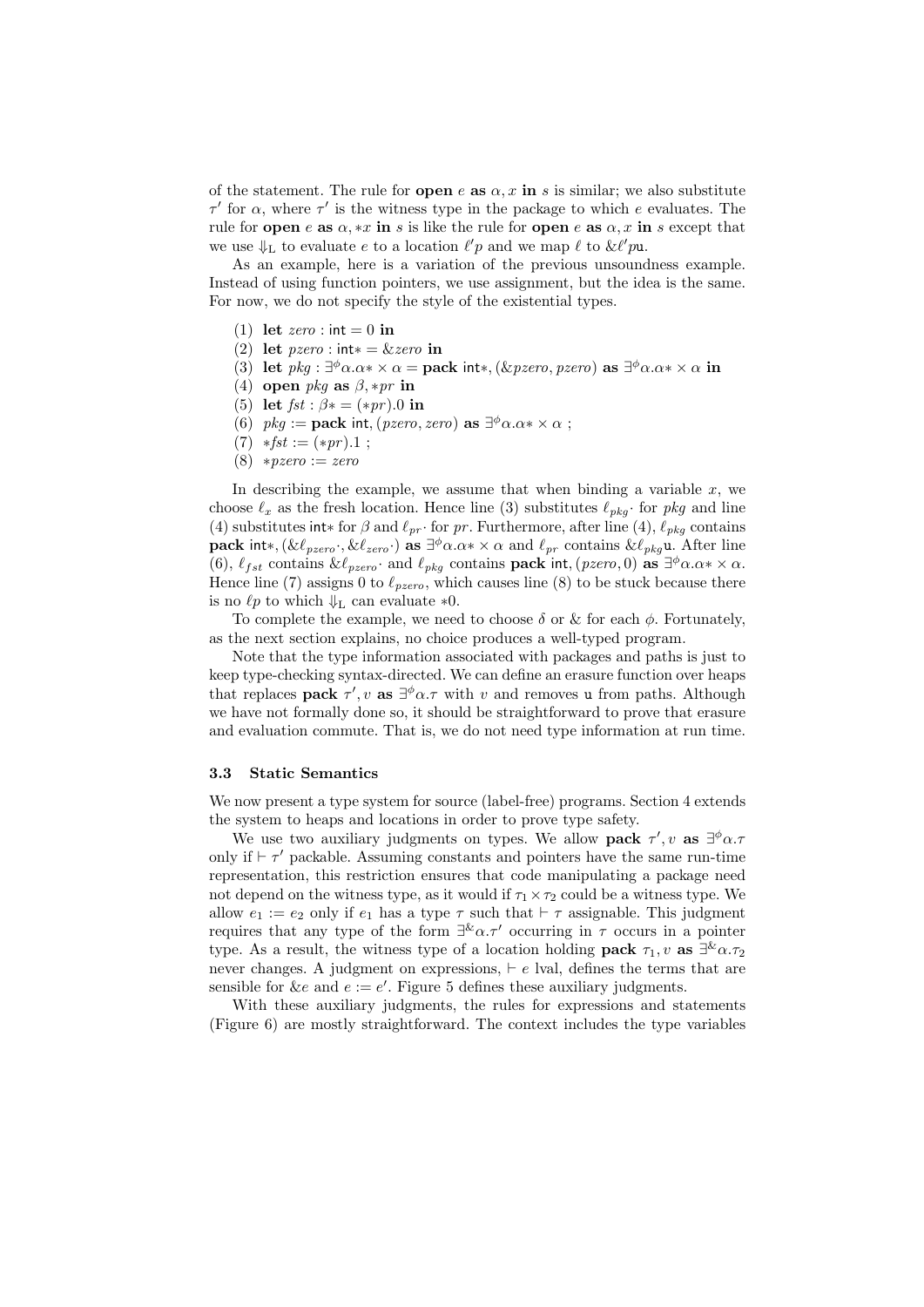|                          | $\vdash$ int packable | $\vdash \alpha$ packable                              |                  | $\vdash \tau *$ packable                                   |
|--------------------------|-----------------------|-------------------------------------------------------|------------------|------------------------------------------------------------|
| $\vdash \tau$ packable   |                       | $\vdash \tau_0$ assignable $\vdash \tau_1$ assignable |                  | $\vdash \tau$ assignable                                   |
| $\vdash \tau$ assignable |                       | $\vdash \tau_0 \times \tau_1$ assignable              |                  | $\vdash \exists^{\delta} \alpha . \tau \text{ assignable}$ |
|                          | $\vdash x$ lval       | $\vdash \ell p$ lval                                  | $\vdash *e$ lval | $\vdash e$ lval<br>$\vdash e.i$ lval                       |

Fig. 5. Static Semantics: Auxiliary Judgments

and term variables that are in scope. Term variables map to types. The rule for package expressions requires that the witness type is packable. The rules for let and open extend the context appropriately. The rule for assignment requires that the expressions' type is assignable. Most importantly, the rule for open e as  $\alpha$ , \*x in s requires that e has the form  $\exists^{\&}\alpha.\tau$ . (The repetition of  $\alpha$ is not a restriction because  $\exists^{\&}\alpha.\tau$  is  $\alpha$ -convertible.) In other words, you cannot use this statement form to get an alias to a value of type  $\exists^{\delta} \alpha.\tau$ .

| $\Delta \subset$ Tyvar<br>$\Gamma: \text{Var} \rightarrow \text{Type}$                                                                                                                               |                                                                                                                                                                                                        | $\tau$ is closed under $\Delta$<br>$\Delta \vdash \tau$   | for all $\tau \in \text{rng}(\Gamma)$ , $\Delta \vdash \tau$<br>$\Delta \vdash \Gamma$ |                                                                                                                                                                   |
|------------------------------------------------------------------------------------------------------------------------------------------------------------------------------------------------------|--------------------------------------------------------------------------------------------------------------------------------------------------------------------------------------------------------|-----------------------------------------------------------|----------------------------------------------------------------------------------------|-------------------------------------------------------------------------------------------------------------------------------------------------------------------|
| $\overline{\Delta; \Gamma \vdash c : \textsf{int}} \quad \Delta; \Gamma \vdash x : \Gamma(x) \quad \Delta; \Gamma \vdash e_i : \tau_i \quad \Delta; \Gamma \vdash (e_0, e_1) : \tau_0 \times \tau_1$ | $\Delta \vdash \Gamma \qquad \quad \Delta \vdash \Gamma \qquad \quad \Delta; \Gamma \vdash e : \tau_0 \times \tau_1 \quad \Delta; \Gamma \vdash e_0 : \tau_0 \quad \Delta; \Gamma \vdash e_1 : \tau_1$ |                                                           |                                                                                        |                                                                                                                                                                   |
| $\Delta; \Gamma \vdash \textbf{pack } \tau', e \textbf{ as } \exists^{\phi} \alpha. \tau : \exists^{\phi} \alpha. \tau$                                                                              | $\Delta; \Gamma \vdash e : \tau \{\tau'/\alpha\} \vdash \tau'$ packable                                                                                                                                |                                                           |                                                                                        | $\Delta; \Gamma \vdash e : \tau \vdash e$ lval $\Delta; \Gamma \vdash e : \tau *$<br>$\Delta; \Gamma \vdash \& e : \tau * \qquad \Delta; \Gamma \vdash *e : \tau$ |
| $\overline{\Delta; \Gamma \vdash \mathbf{skip}} \qquad \Delta; \Gamma \vdash s_1; s_2$                                                                                                               | $\Delta \vdash \Gamma$ $\Delta; \Gamma \vdash s_1 \Delta; \Gamma \vdash s_2 \Delta; \Gamma[x \mapsto \tau] \vdash s \Delta; \Gamma \vdash e : \tau \ x \notin \text{dom}(\Gamma)$                      |                                                           | $\Delta$ : $\Gamma$ + let $x : \tau = e$ in s                                          |                                                                                                                                                                   |
|                                                                                                                                                                                                      | $\Delta; \Gamma \vdash e_1 : \tau \Delta; \Gamma \vdash e_2 : \tau \vdash e_1$ lval $\vdash \tau$ assignable                                                                                           | $\Delta: \Gamma \vdash e_1 := e_2$                        |                                                                                        |                                                                                                                                                                   |
|                                                                                                                                                                                                      | $\Delta, \alpha; \Gamma[x \mapsto \tau] \vdash s \quad \Delta; \Gamma \vdash e : \exists^{\phi} \alpha. \tau \quad \alpha \notin \Delta \quad x \notin \text{dom}(\Gamma)$                             | $\Delta; \Gamma \vdash$ open e as $\alpha, x$ in s        |                                                                                        |                                                                                                                                                                   |
|                                                                                                                                                                                                      | $\Delta, \alpha; \Gamma[x \mapsto \tau^*] \vdash s \quad \Delta; \Gamma \vdash e : \exists^{\&}\alpha.\tau \quad \alpha \notin \Delta \quad x \notin \text{dom}(\Gamma)$                               | $\Delta$ ; $\Gamma$ $\vdash$ open e as $\alpha$ , *x in s |                                                                                        |                                                                                                                                                                   |

Fig. 6. Static Semantics: Source Programs

In short, the static semantics ensures that "δ-packages" are not aliased except with existential types and that "&-packages" are not mutated. The next section shows that these restrictions suffice for type soundness.

Returning to the example from Section 3.2, we can show why this program is not well-typed: First, the rules for packages and assignment ensure that the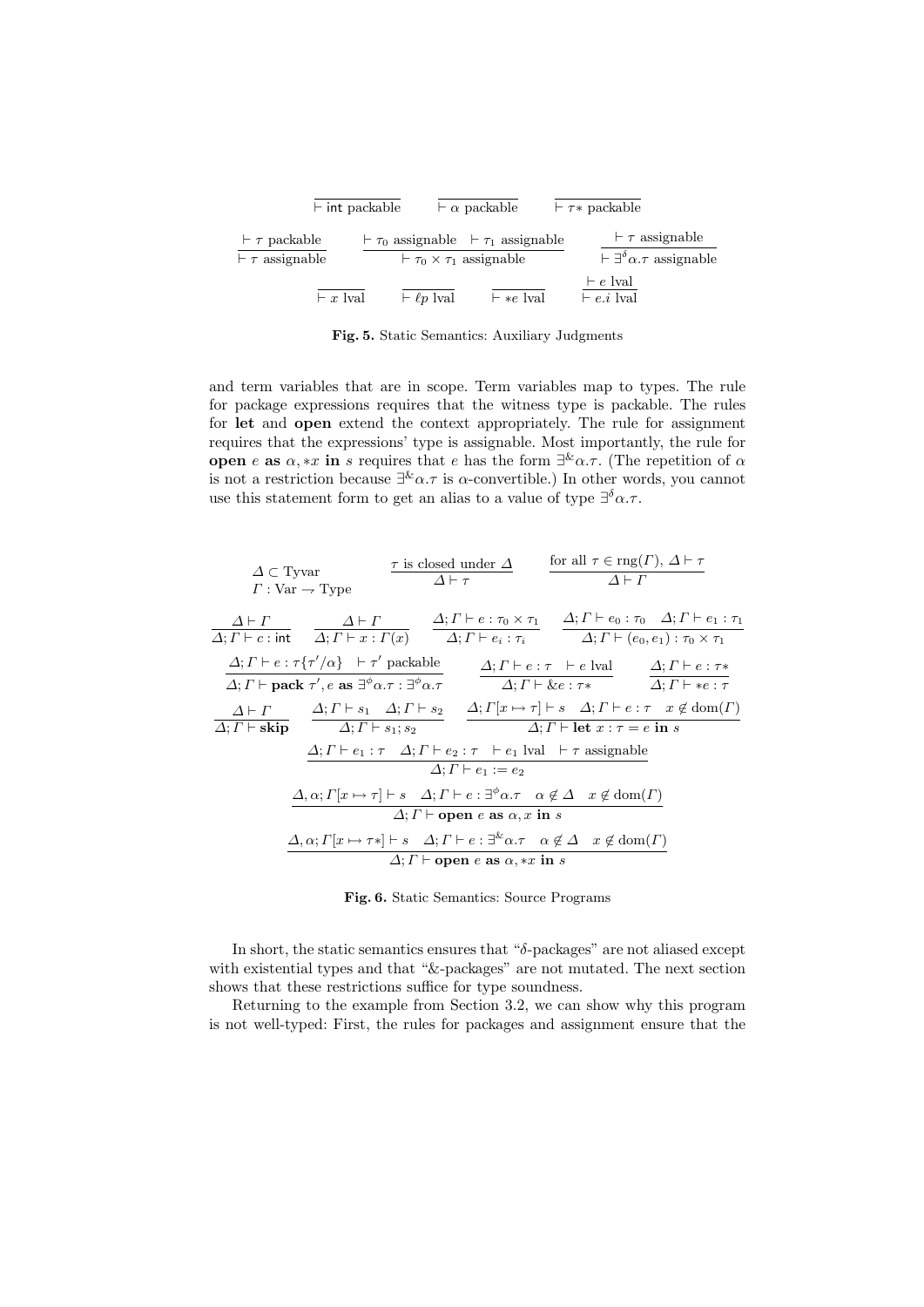three  $\phi$  in the program (lines 3 and 6) must be the same. If they are  $\delta$ , then line 4 is not well-typed because  $pkg$ 's type does not have the form  $\exists^{\&}\alpha.\tau$ . If they are  $\&$ , then line 6 is not well-typed because we cannot derive  $\vdash \exists^{\&}\alpha.\alpha \ast \times \alpha$  assignable.

## 4 Soundness Proof

In this section, we show how to extend the type system from the previous section in order to attain a syntactic [19] proof of type soundness. We then describe the proof, the details of which we relegate to a technical report [4].

For the most part, the extensions are the conventional ones for a heap and references [5], with several tedious complications that paths introduce. The basic idea is to prove that the types of labels are invariant. (That is, the value to which the heap maps a label may change, but only to a value of the same type.) However, we also need to prove an additional heap invariant for packages that have been opened with the **open** e as  $\alpha$ , \*x in s form. Such a package has the form **pack**  $\tau'$ ,  $v$  as  $\exists^{\&}\alpha.\tau$ ; its type does not mention  $\tau'$ , but  $\tau'$  must not change. As explained below, we prove this invariant by explicitly preserving a partial map from locations to the witness types of "&-packages" at those locations.

### 4.1 Heap Static Semantics

For heap well-formedness, we introduce the judgment  $H \vdash \Psi; \Upsilon$ , where  $\Psi$  maps labels to types and  $\gamma$  maps locations (labels and paths) to types. Intuitively,  $\Psi$  gives the type of each heap location, whereas  $\Upsilon$  gives the witness types of the "&-packages" at some locations.  $\Psi$  is a conventional device; the use of  $\Upsilon$  is novel. Every label in the heap must be in the domain of  $\Psi$ , but not every location containing an "&-package" needs to be in the domain of  $\gamma$ . The location  $\ell p$  must be in the domain of  $\gamma$  only if there is a value in the heap or program of the form lpup'. We say that  $\Psi'$  extends  $\Psi$  (similarly,  $\Upsilon'$  extends  $\Upsilon$ ) if the domain of  $\Psi'$ contains the domain of  $\Psi$  and the two maps agree on their intersection.

The rule for type-checking locations, described below, needs a  $\Psi$  and  $\Upsilon$  in its context. Hence we add a  $\Psi$  and  $\Upsilon$  to the context for type-checking expressions and statements. Each rule in Figure 6 must be modified accordingly. A program state is well-typed if its heap and statement are well-typed and type-closed using the same  $\Psi$  and  $\Upsilon$ . All of the above considerations are summarized in Figure 7.

What remains is type-checking expressions of the form  $\ell p$ . Intuitively, we start with the type  $\Psi(\ell)$  and destruct it using p. However, when  $p = \mathbf{u}p'$  we require that the type has the form  $\exists^k \alpha \tau$  and the current location is in the domain of T. The resulting type uses T to substitute the witness type for  $\alpha$  in  $\tau$ . This operation is very similar to the way the dynamic semantics for open substitutes the witness type for the binding type variable.  $\gamma$  has the correct witness type because  $\vdash H : \Psi; \Upsilon$ . We formalize these considerations with the auxiliary gettype relation in Figure 8. Using this relation, the rule for type-checking locations is:

$$
\frac{\varUpsilon; \ell \vdash \textrm{gettype}(\cdot, \varPsi(\ell), p, \tau) \quad \varDelta \vdash \varGamma}{\varPsi; \varUpsilon; \varDelta; \varGamma \vdash \ell p : \tau}
$$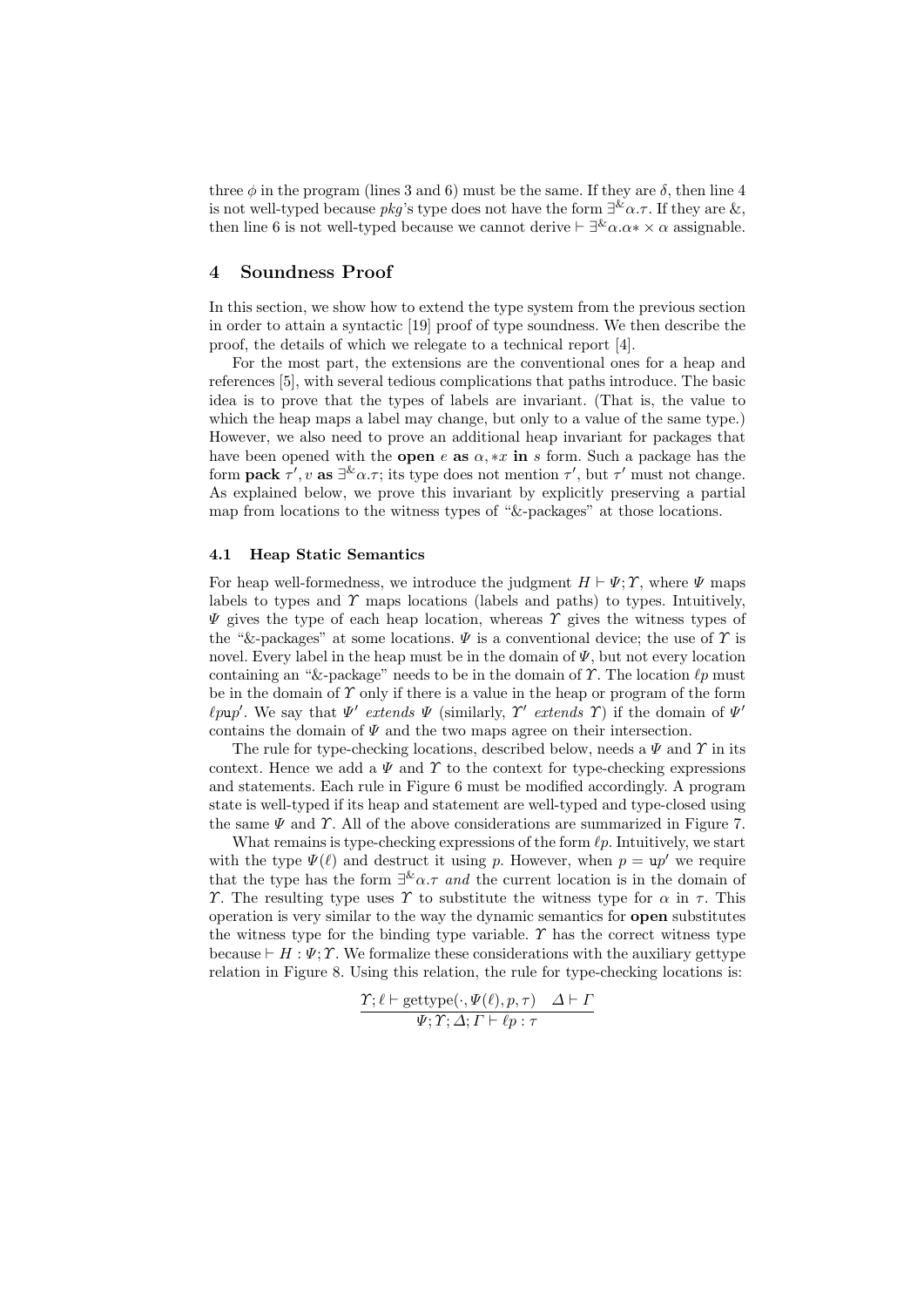| $\Psi: \text{Lab} \rightarrow \text{Type}$                                                                                                                                                               | $\vdash H : \Psi; \Upsilon \qquad \Psi; \Upsilon; \emptyset; \emptyset \vdash s$<br>for all $\tau \in \text{rng}(\Psi) \cup \text{rng}(\Upsilon)$ , $\tau$ is closed |  |
|----------------------------------------------------------------------------------------------------------------------------------------------------------------------------------------------------------|----------------------------------------------------------------------------------------------------------------------------------------------------------------------|--|
| $\Upsilon$ : Lab $\times$ Path $\rightarrow$ Type                                                                                                                                                        | $\vdash$ $(H, s)$                                                                                                                                                    |  |
| $\begin{array}{l} \mathrm{dom}(H)=\mathrm{dom}(\varPsi)\\ \mathrm{for} \ \mathrm{all} \ \ell\in \mathrm{dom}(H), \ \varPsi; \varUpsilon; \emptyset; \emptyset \vdash H(\ell): \varPsi(\ell) \end{array}$ | for all $(\ell, p) \in \text{dom}(\Upsilon)$ , $\text{get}(H(\ell), p, \text{pack } \Upsilon(\ell, p), v \text{ as } \exists^k \alpha. \tau)$                        |  |
| $\vdash H : \Psi : \Upsilon$                                                                                                                                                                             |                                                                                                                                                                      |  |

Fig. 7. Static Semantics: States and Heaps

| $\gamma; \ell \vdash \text{gettype}(p, \tau, \cdot, \tau)$                    | $\varUpsilon;\ell \vdash \mathsf{gettype}(p\mathtt{u},\tau'\{\varUpsilon(\ell,p)/\alpha\},p',\tau)$<br>$\Upsilon$ ; $\ell \vdash \text{gettype}(p, \exists^{\&}\alpha.\tau', \text{up}', \tau)$ |
|-------------------------------------------------------------------------------|-------------------------------------------------------------------------------------------------------------------------------------------------------------------------------------------------|
| $\gamma; \ell \vdash \text{gettype}(p0, \tau_0, p', \tau)$                    | $\gamma; \ell \vdash \text{gettype}(p1, \tau_1, p', \tau)$                                                                                                                                      |
| $\Upsilon$ ; $\ell \vdash \text{gettype}(p, \tau_0 \times \tau_1, 0p', \tau)$ | $\gamma; \ell \vdash \text{gettype}(p, \tau_0 \times \tau_1, 1p', \tau)$                                                                                                                        |

Fig. 8. Static Semantics: Heap Objects

### 4.2 Proving Type Safety

We now summarize our proof of type safety. As usual with syntactic approaches, our formulation indicates that a well-typed program state (a heap and a statement) is either a terminal configuration (the statement is **skip**) or there is a step permitted by the dynamic semantics and all such steps produce well-typed program states.<sup>3</sup> Type safety is a corollary of preservation (subject-reduction) and progress lemmas, which we formally state as follows:

**Lemma 1 (Preservation).** If  $\vdash$   $(H, s)$  and  $(H, s) \rightarrow (H', s')$ , then  $\vdash$   $(H', s')$ .

**Lemma 2 (Progress).** If  $\vdash$  (H, s), then either  $s =$ **skip** or there exist H' and s' such that  $(H, s) \rightarrow (H', s')$ .

Proving these lemmas requires analogous lemmas for expressions:

Lemma 3 (Expression Preservation).  $Suppose \vdash H : \Psi; \Upsilon \text{ and } \Psi; \Upsilon; \emptyset; \emptyset \vdash$  $e : \tau$ . If  $H \vdash e \Downarrow_L \ell_p$ , then  $\Psi; \Upsilon; \emptyset; \emptyset \vdash \ell_p : \tau$ . If  $H \vdash e \Downarrow_R v$ , then  $\Psi; \Upsilon; \emptyset; \emptyset \vdash v : \tau$ .

Lemma 4 (Expression Progress). If  $\vdash H : \Psi; \Upsilon$  and  $\Psi; \Upsilon; \emptyset; \emptyset \vdash e : \tau$ , then there exists a v such that  $H \vdash e \Downarrow_R v$ . If we further assume  $\vdash e$  lval, then there exist  $\ell$  and p such that  $H \vdash e \Downarrow_L \ell p$ .

We prove the progress lemmas by induction on the structure of terms, using the preservation lemmas and a canonical-forms lemma (which describes the form of values of particular types) as necessary.

<sup>3</sup> For our formal language, it is also the case that the dynamic semantics cannot diverge, but we do not use this fact.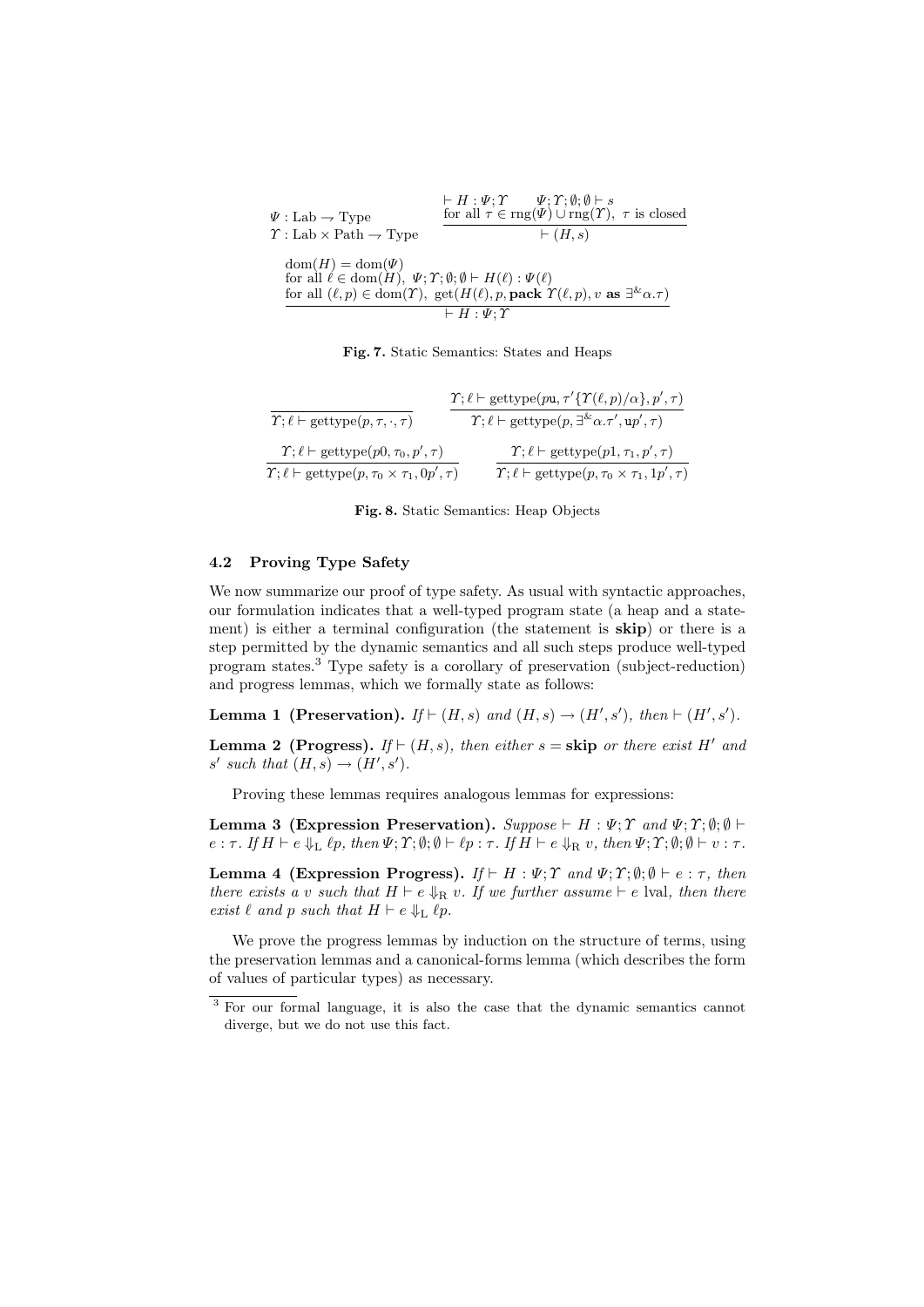For example, if  $s =$ **open**  $e$  **as**  $\alpha$ ,  $x$  **in**  $s'$ , we argue as follows: By assumption, there must be a  $\Psi$  and  $\Upsilon$  such that  $\Psi$ ;  $\Upsilon$ ;  $\emptyset$ ;  $\emptyset \vdash s$ , which means there is a  $\tau$  such that  $\Psi; \Upsilon; \emptyset; \emptyset \vdash e : \exists^{\phi} \alpha. \tau$ . So by the expression-progress lemma, there is a v such that  $H \vdash e \Downarrow_R v$ . By the expression-preservation lemma,  $\Psi; \Upsilon; \emptyset; \emptyset \vdash$  $v : \exists^{\phi} \alpha . \tau$ . By the canonical-forms lemma,  $v = \textbf{pack} \tau', v'$  as  $\exists^{\phi} \alpha . \tau$  for some  $\tau'$  and v'. So for any  $\ell \notin \text{dom}(H)$ , we can derive  $(H, \text{open } e \text{ as } \alpha, x \text{ in } s) \to$  $(H[\ell \mapsto v], s\{\tau'/\alpha\}\{\ell \cdot /x\})$ 

The proof cases involving explicit heap references (such as  $s = e_1 := e_2$  because  $H \vdash e_1 \Downarrow_L \ell_p$ ) require a lemma relating the get, set, and gettype relations:

Lemma 5 (Heap-Record Type Safety). Suppose  $\vdash H : \Psi; \Upsilon$  and  $\Upsilon; \ell \vdash$ gettype $(\cdot, \Psi(\ell), p, \tau)$ . Then there is a v' such that  $\text{get}(H(\ell), p, v')$  and  $\Psi; \Upsilon; \emptyset; \emptyset \vdash$  $v' : \tau$ . Also, for all  $v_1$  there is a  $v_2$  such that  $set(v, p, v_1, v_2)$ .

This lemma's proof requires a stronger hypothesis: We assume  $get(H(\ell), p_1, v'')$ ,  $\gamma$ ;  $\ell \vdash \text{gettype}(p_1, \tau'', p_2, \tau)$ , and  $\Psi$ ;  $\gamma$ ;  $\emptyset$ ;  $\emptyset \vdash v'' : \tau''$  to prove  $\text{get}(H(\ell), p_1p_2, v')$ (and analogues of the other conclusions), by induction on the length of  $p_2$ . The interesting case is when  $p_2 = \mathbf{u}p'$  because its proof requires the heap invariant that the map  $\Upsilon$  imposes. In this case, the gettype assumption implies that  $(\ell, p_1) \in$ dom(*T*), which means we know get( $H(\ell), p_1$ , pack  $\Upsilon(\ell, p_1), v_p$  as  $\exists^k \alpha \cdot \tau'$ ). Without  $\Upsilon$  and heap well-formedness, a type other than  $\Upsilon(\ell, p_1)$  could be in the package. We then could not invoke the induction hypothesis—there would be no suitable  $\tau''$  when using  $v_p$  for  $v''$ .

We prove the preservation lemmas by induction on the evaluation (dynamic semantics) derivation, proceeding by cases on the last rule used in the derivation. We need auxiliary lemmas for substitution and heap extension:

### Lemma 6 (Substitution).

- If  $\Psi; \Upsilon; \Delta, \alpha; \Gamma \vdash s, \Delta \vdash \tau', \text{ and } \vdash \tau' \text{ package, then } \Psi; \Upsilon; \Delta; \Gamma\{\tau' / \alpha\} \vdash$  $s\{\tau$  $\prime/\alpha$ .  $-I\!f \Psi; \varUpsilon; \Delta; \varGamma[x \mapsto \tau'] \vdash s \text{ and } \Psi; \varUpsilon; \Delta; \varGamma \vdash \ell p : \tau', \text{ then } \Psi; \varUpsilon; \Delta; \varGamma \vdash s \{\ell p/x\}.$ 

**Lemma 7 (Heap Extension).** Suppose  $\Upsilon'$  and  $\Psi'$  are well-formed extensions of well-formed  $\Upsilon$  and  $\Psi$ , respectively.

- $-If \Psi; \Upsilon; \Delta; \Gamma \vdash e : \tau, \text{ then } \Psi'; \Upsilon'; \Delta; \Gamma \vdash e : \tau.$
- $-If \Psi; \Upsilon; \Delta; \Gamma \vdash s, \text{ then } \Psi'; \Upsilon'; \Delta; \Gamma \vdash s.$

With these lemmas, most of the proof cases are straightforward arguments: Rules using substitution use the substitution lemma. Rules extending the heap use the heap-extension lemma for the unchanged heap values and the resulting statement. Rules using the get relation use the heap-record type-safety lemma.

The most interesting cases are for  $e_1 := e_2$  (proving the invariant  $\Upsilon$  imposes still holds) and **open** e as  $\alpha$ , \*x in s' (extending Y in the necessary way).<sup>4</sup>

<sup>&</sup>lt;sup>4</sup> The  $H \vdash e.i \Downarrow_L \ell pi$  case is also "interesting" in that it extends the path on the right whereas the gettype relation destructs paths from the *left*. The **open** e as  $\alpha$ , \*x in s' case has an analogous complication because it adds u on the right.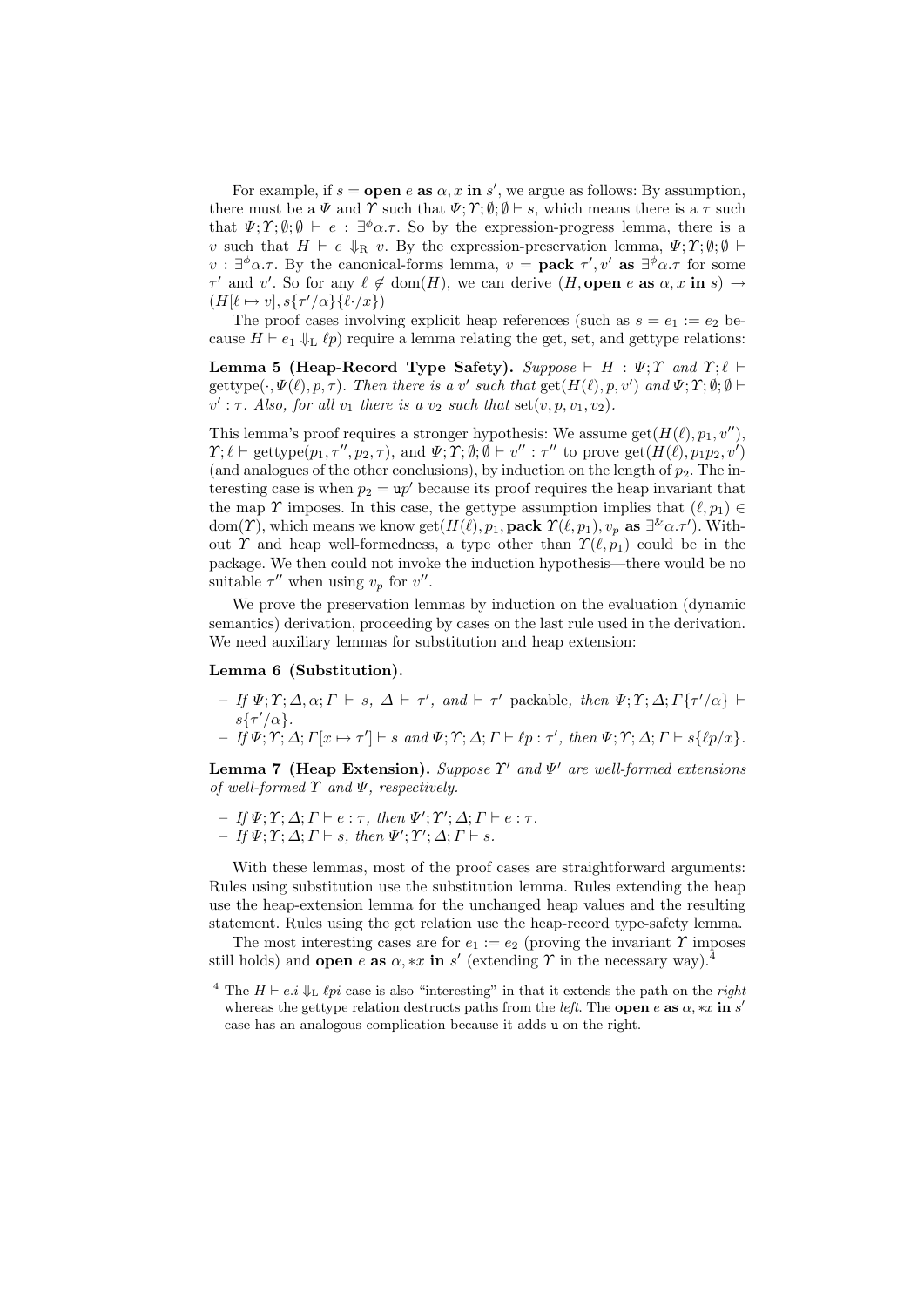We prove the case  $e_1 := e_2$  as follows: By the assumed derivations and the expression-preservation lemma, there are  $\ell$ , p, v, v', and  $\tau$  such that we have  $\Psi; \Upsilon; \emptyset; \emptyset \vdash \ell p : \tau, \Psi; \Upsilon; \emptyset; \emptyset \vdash v : \tau, \vdash \tau \text{ assignable, and } \text{set}(H(\ell), p, v, v').$ Letting  $\Psi' = \Psi$  and  $\Upsilon' = \Upsilon$ , we need to show  $\vdash H[\ell \mapsto v'] : \Psi; \Upsilon$ . The technical difficulties are showing  $\Psi$ ;  $\Upsilon$ ;  $\emptyset$ ;  $\emptyset \vdash v' : \Psi(\ell)$  and for all p such that  $(\ell, p) \in$ dom(T), get(v', p, pack  $\Upsilon(\ell, p)$ , v'' as  $\exists^{\&}\alpha.\tau$ ). The proofs are quite technical, but the intuition is straightforward: The typing judgment holds because  $v$  has type  $\tau$ . The other requirement holds because the part of the old  $H(\ell)$  replaced by v has no terms of the form **pack**  $\Upsilon(\ell, p)$ , v as  $\exists^{\&}\alpha.\tau$  (because  $\vdash \tau$  assignable) and the rest of the old  $H(\ell)$  is unchanged.

We prove the case open e as  $\alpha, *x$  in s' as follows: By the assumed derivations, the expression-preservation lemma, and the induction hypothesis, there are  $\ell', p, \tau', v$ , and  $\tau$  such that  $H \vdash e \Downarrow_L \ell' p$ ,  $\text{get}(H(\ell'), p$ , **pack**  $\tau', v$  as  $\exists^{\&}\alpha.\tau$ ), and  $\Psi; \Upsilon; \alpha; [x \mapsto \tau^*] \vdash s'.$  Heap well-formedness ensures  $\vdash \tau'$  packable. Letting  $\Psi' = \Psi[\ell \mapsto \tau\{\tau'/\alpha\}^*]$  and  $\Upsilon' = \Upsilon[(\ell', p) \mapsto \tau']$ , we must show  $\vdash H[\ell \mapsto \& \ell'pu]$ and  $\Psi$ ;  $\gamma$ ;  $\emptyset$ ;  $\emptyset \vdash s\{\tau'/\alpha\}\{\ell \cdot x\}$ .<sup>5</sup> The latter follows from the heap-extension and substitution lemmas. For the former, we need a technical lemma to conclude that  $\gamma'; \ell' \vdash \text{gettype}(\cdot, \Psi(\ell'), pu, \tau\{\tau'/\alpha\})$ . The difficulty comes from appending u to the right of the path. From this fact, we can derive  $\Psi'; \Upsilon'; \emptyset; \emptyset \vdash \& \ell'p\mathbf{u} : \tau\{\tau'/\alpha\}*.$ The heap-extension lemma suffices for showing the rest of the heap is well-typed.

## 5 Related Work

It does not appear that previous work has combined existential types with Cstyle aliasing and assignment.

Mitchell and Plotkin's original work [11] used existential types to model "second-class" abstraction constructs, so mutation of existential packages was impossible. Similarly, encodings using existentials, such as objects [1] and closures [10], have not needed to mutate a witness type. Current Haskell implementations [16, 15] include existential types for "first-class" values, as suggested by Läufer [7]. Of course, these systems' existential packages are also immutable.

More relevant are low-level languages with existential types. For example, Typed Assembly Language [12] does not allow aliases at the opened type. There is also no way to change the type of a value in the heap—assigning to an existential package means making a pointer refer to a different heap record. Xanadu [20], a C-like language with compile-time reasoning about integer values, also does not have aliases at the opened type. Roughly, int is elaborated to  $\exists \alpha \in \mathcal{Z}.\alpha$  and uses of int values are wrapped by the necessary open expressions. This expression copies the value, so aliasing is not a problem. It appears that witnesses can change: this change would happen when an int in the heap is mutated.

Languages with linear existential types can provide a solution different than the ones presented in this work. In these systems, there is only one reference to an existential package, so a fortiori there are no aliases at the opened type.

<sup>&</sup>lt;sup>5</sup> Note that get $(H(\ell'), p$ , pack  $\tau', v$  as  $\exists^k \alpha.\tau$ ) ensures  $\Upsilon'$  is an extension of  $\Upsilon$ .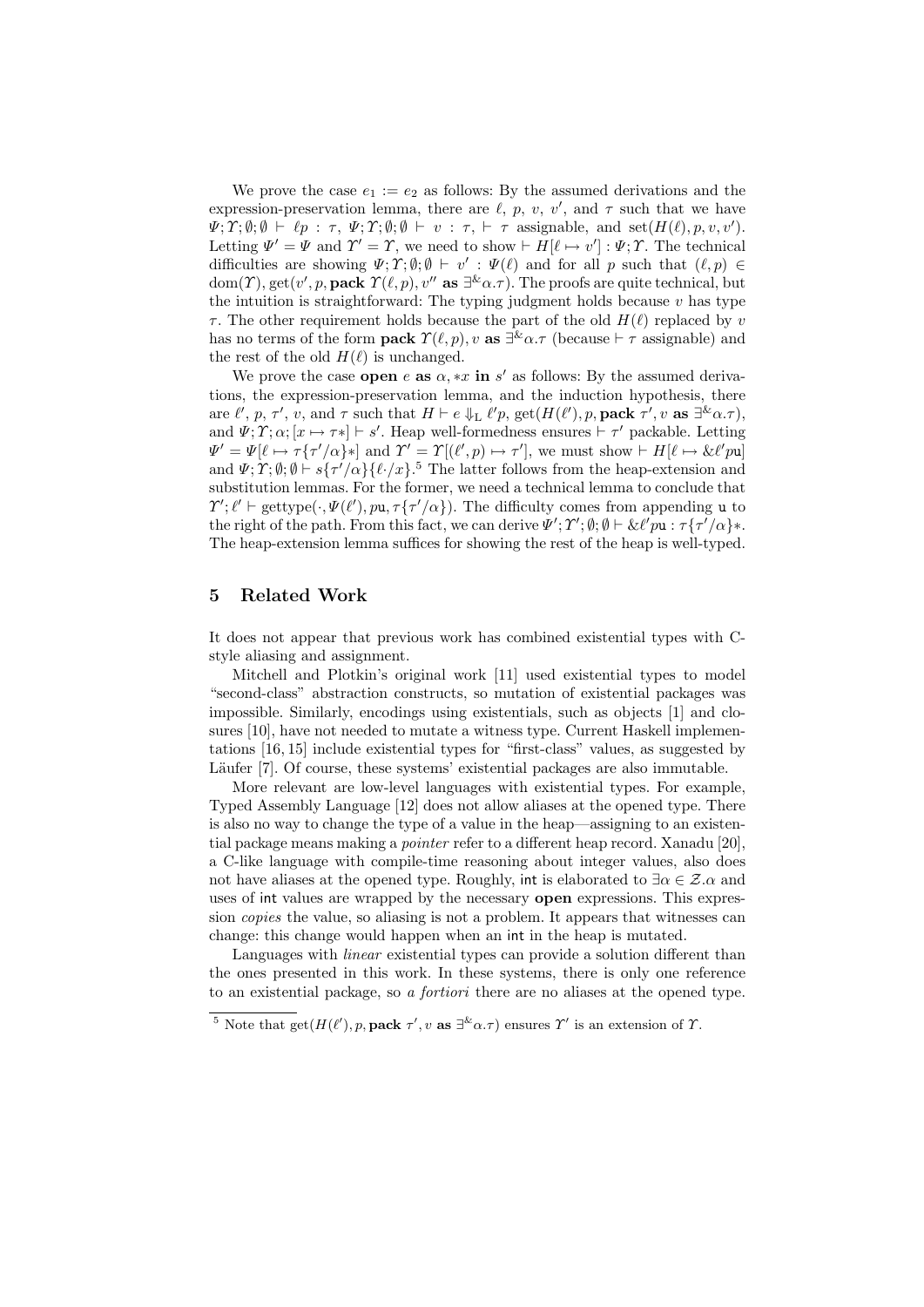Walker and Morrisett [18] exploit this invariant to define a version of **open** that does not introduce any new bindings. Instead, it mutates the location holding the package to hold the package's contents. The Vault system [3] also has linear existential types. Formally, opening a Vault existential package introduces a new binding. In practice, the Vault type-checker infers where to put open statements and how to rewrite terms using the bindings that these statements introduce.

Smith and Volpano [13, 14] describe an integration of *universal* types into C. Their technical development is somewhat similar to ours, but they leave the treatment of structures to future work. It is precisely structures that motivate existential types and our treatment of them.

The well-studied problem of polymorphic references in ML [5, 19, 17] also results from quantified types, aliasing, and mutation, so it is natural to suppose the work presented here is simply the logical dual of the same problem. We have not found the correspondence between the two issues particularly illuminating, but we nonetheless point out similarities that may suggest a duality.

In this work's notation, if NULL can have any pointer type, the polymorphicreference problem is that a naive type system might permit the following:

- (1) let  $x : \forall \alpha.(\alpha*) = \text{NULL}$  in
- (2) let  $zero : \text{int} = 0 \text{ in}$
- (3) let  $pzero : int* = \&zero$  in
- (4)  $x := \& \text{ pzero}$ ;
- $(5) *x := 0$ ;
- (6)  $*$ *pzero* := *zero*

The problem is giving x type  $\forall \alpha.(\alpha*)$  (as opposed to  $(\forall \alpha.\alpha)*$  or a monomorphic type), which allows us to treat the same location as though it had types int∗∗ and int∗. The example assigns to x at an instantiated type (line 4) and then instantiates  $x$  at a different type (line 5). In contrast, our unsoundness example with existential types assigns to a value at an *unopened* type only *after* creating an alias at the opened type.

The "value restriction" is a very clever way to prevent types like  $\forall \alpha.(\alpha*)$  by exploiting that expressions of such types cannot be values in ML. It effectively prevents certain types for a mutable locations' contents. In contrast, our "no witness changes" solution prevents certain types for a mutation's *location*.

With the exception of linear type systems, we know of no treatment of universal types that actually permits the types of values at mutable locations to change, as our "no aliases at the opened type" solution does. It is unclear what an invariant along these lines would look like for polymorphic references.

## 6 Acknowledgments

I am grateful for relevant discussions with Rob DeLine, Manuel Fähndrich, Greg Morrisett, David Walker, Kevin Watkins, Yanling Wang, and Steve Zdancewic.